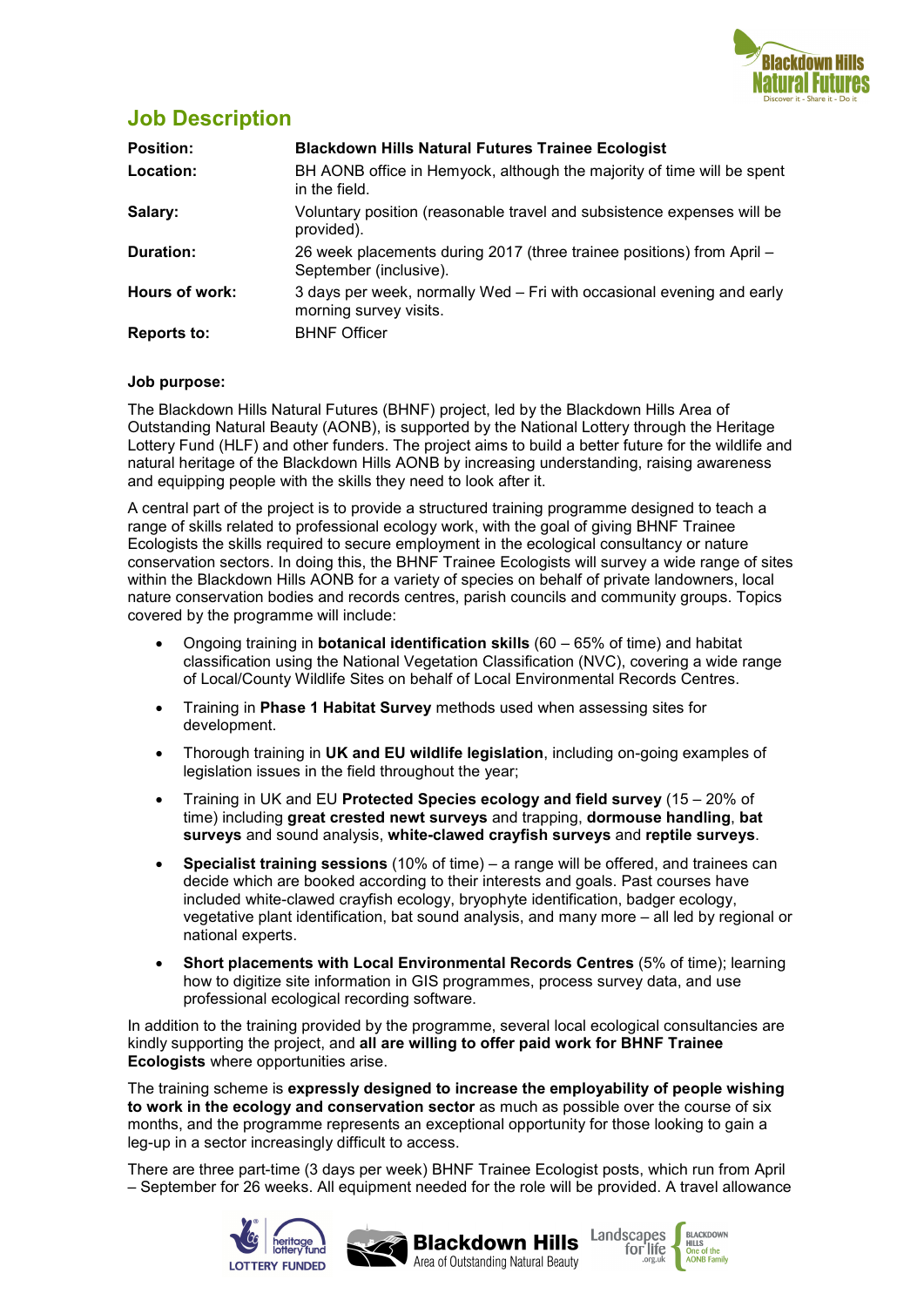

is available to cover the costs of travelling to and from the AONB Offices, and subsistence expenses will also be paid. Post holders will need to travel to the AONB offices in Hemyock, with onward travel to site visits provided.

#### **BHNF Trainee Ecologists will be expected to:**

- 1. Attend the 26-week ecological skills training programme, undertaking fieldwork and complementary training for three days per week from April until September (inclusive). The timetable will allow flexibility for one to two weeks leave.
- 2. Collect and record accurate and high quality data whilst in the field. This will include comprehensive botanical species lists for higher plants, and habitat data recorded using Phase 1 and National Vegetation Classification (NVC) methodologies. Where appropriate, further surveys focusing on other species groups including European Protected Species will also be carried out.
- 3. Following relevant training, produce site survey reports to a professional standard for submission to landowners, and produce simple survey summary reports for the BHNF website.
- 4. Collate and process ecological survey data and prepare for submission to Local Record Centres and private landowners.
- 5. Write a short monthly blog article for publication on the BHNF website of the previous month's activities and learning experience.
- 6. Communicate other interesting findings through regular updates via twitter, YouTube and/or Flickr including photographs and short film clips of interesting species, habitats, views or identification techniques to help engage the public with the wildlife and natural heritage of the Blackdown Hills.
- 7. Help to deliver a family bioblitz event to engage new audiences with the wildlife of the Blackdown Hills.
- 8. Attend occasional BHNF project team meetings.
- 9. Work as a member of the Blackdown Hills AONB Partnership staff team, comply with all relevant health and safety policies and carry out appropriate tasks to promote the aims and objectives of the project and the AONB Partnership.

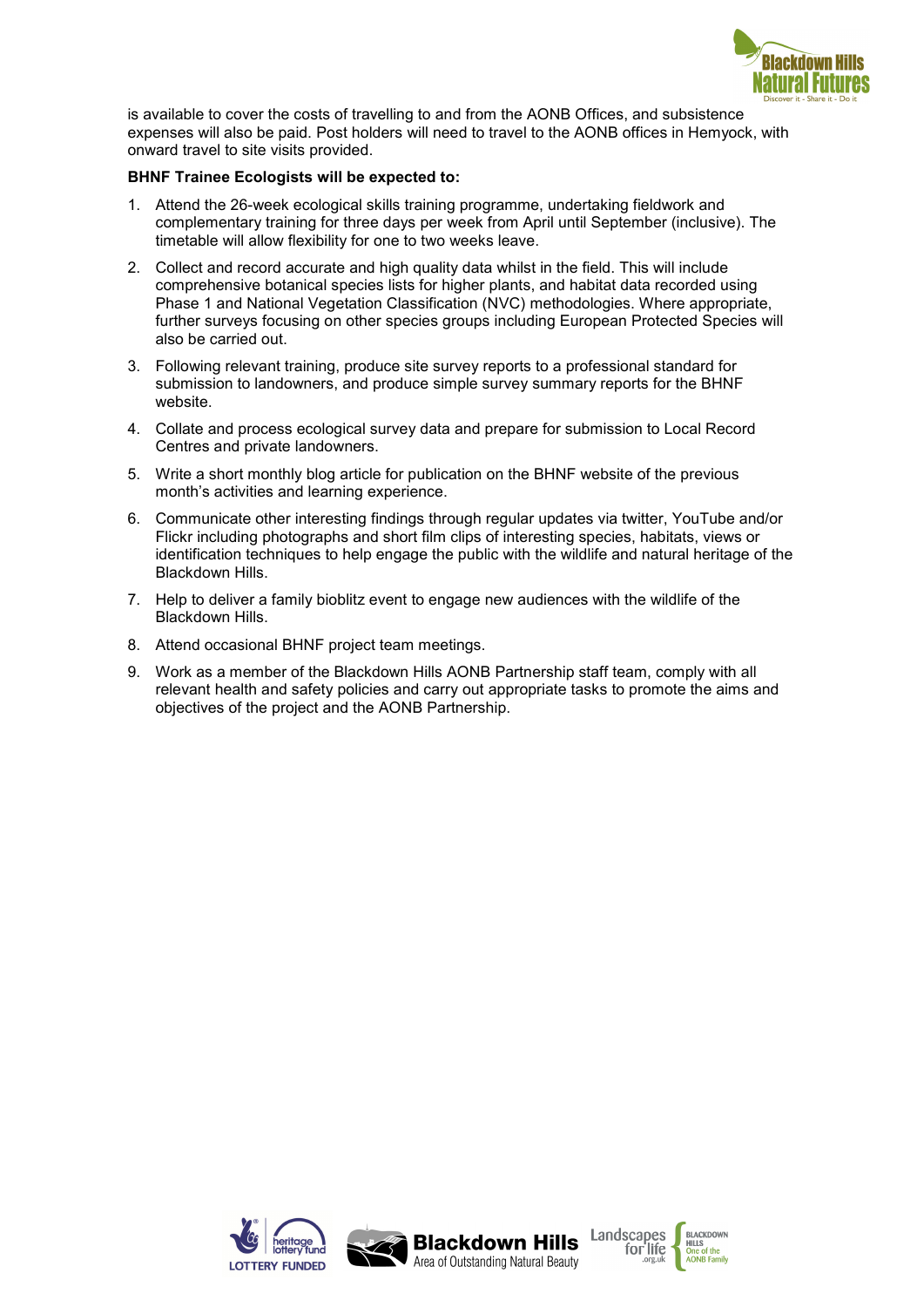

# **Person Specification**

It's is crucial to note we are looking more for **potential** rather than current ability, those with ambition to progress and drive to learn will be assessed favourably regardless of any existing expertise.

| <b>Attribute</b>          | <b>Essential</b>                                                                                                                                                                                                                                                                                                                                                                                              | <b>Desirable</b>                                                                                                                                                                                                                                   |
|---------------------------|---------------------------------------------------------------------------------------------------------------------------------------------------------------------------------------------------------------------------------------------------------------------------------------------------------------------------------------------------------------------------------------------------------------|----------------------------------------------------------------------------------------------------------------------------------------------------------------------------------------------------------------------------------------------------|
| Experience                | - A keen interest in plant and animal<br>identification and survey.<br>- An interest in habitat management and<br>restoration.<br>- Evidence of committing time to voluntary work.<br>- Some prior knowledge of UK habitats,<br>particularly those found in the Blackdown Hills<br>- Experience of working individually and as part<br>of a small team.                                                       | - Knowledge and understanding of<br>protected landscapes (NPs and<br>AONBs) and the issues they face.<br>- Experience of using keys to<br>identify plants or animals.<br>- Experience identifying and<br>assessing habitats using Phase 1<br>/NVC. |
| <b>Practical skills</b>   | - Demonstrable aptitude for learning<br>identification of species and habitats.<br>- Developing flora and fauna identification skills.<br>- Willingness to work in the field in all weather<br>conditions.<br>- Ability to travel to the Blackdown Hills AONB<br>Partnership's offices in Hemyock (reasonable<br>travel expenses will be reimbursed).<br>- Willingness to commit to the 26-week<br>programme. | - Map-reading skills.                                                                                                                                                                                                                              |
| Communication             | - Good communications skills both verbally and<br>in writing.<br>- Experience of using a range of communication<br>methods, particularly social media.<br>- Willingness to engage with members of the<br>public at project events.                                                                                                                                                                            | - Experience of use of social media<br>in a professional context.                                                                                                                                                                                  |
| Personal<br>qualities     | - Energetic, enthusiastic and highly motivated.<br>- Desire and commitment to working in the<br>ecological/nature conservation sector.<br>- Quick to learn and happy to work<br>independently and as part of a team.<br>- Ability to meet deadlines and work flexibly.<br>- Tact, diplomacy and confident approach.                                                                                           |                                                                                                                                                                                                                                                    |
| Technology / IT<br>skills | - Good use of IT including Microsoft Office.<br>- Ability to acquire new skills quickly.                                                                                                                                                                                                                                                                                                                      | - Experience of using GIS to map<br>habitats.                                                                                                                                                                                                      |
| Education and<br>training | - Keen personal interest in ecology and<br>conservation, and the motivation to develop<br>skills independently of supervised training.                                                                                                                                                                                                                                                                        | - Degree or equivalent experience<br>in ecological/nature conservation<br>field.                                                                                                                                                                   |
| Physical                  | - Able to carry out the duties of the post with<br>reasonable adjustments where necessary.                                                                                                                                                                                                                                                                                                                    |                                                                                                                                                                                                                                                    |